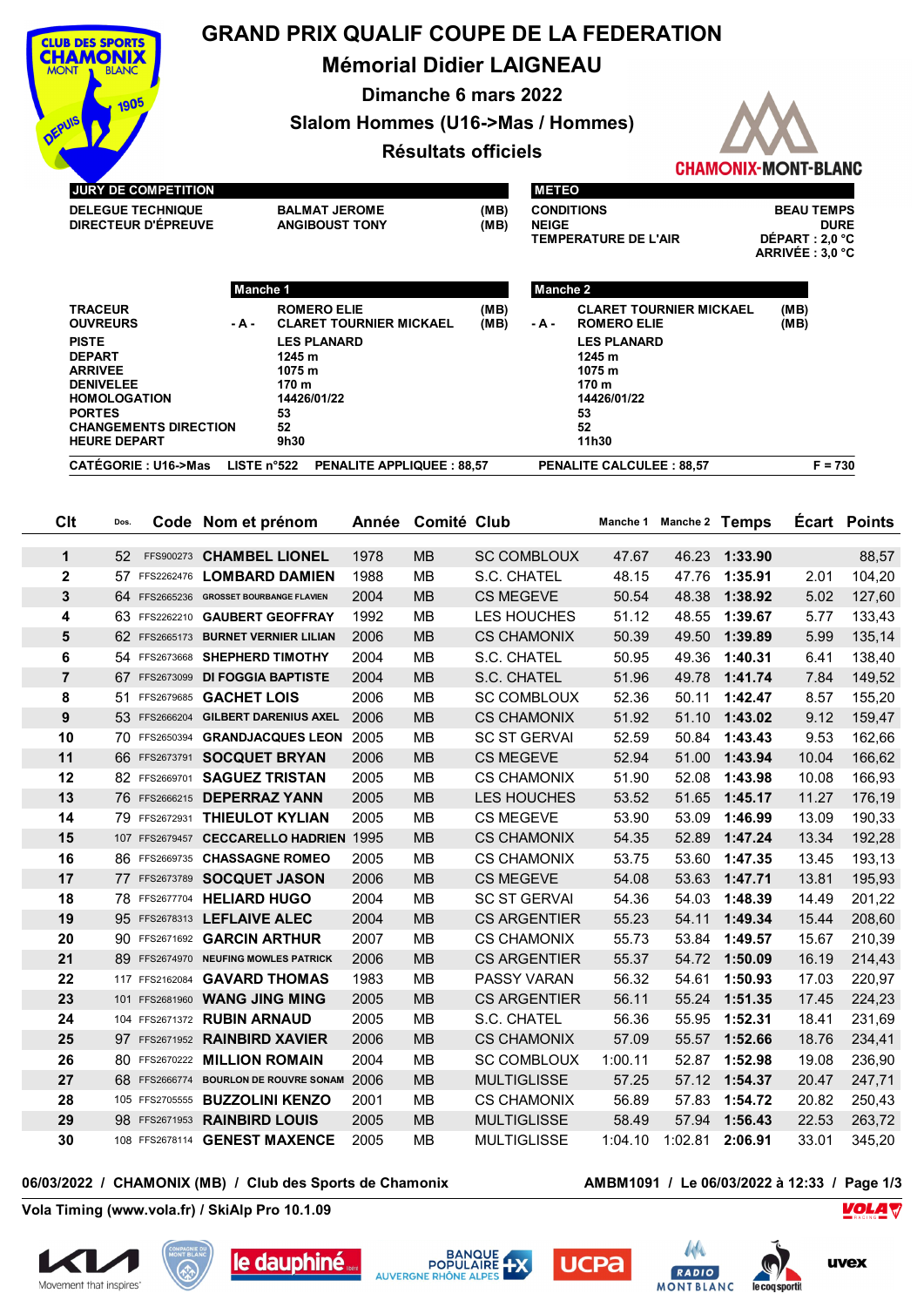## **GRAND PRIX QUALIF COUPE DE LA FEDERATION Mémorial Didier LAIGNEAU Dimanche 6 mars 2022 Slalom Hommes (U16->Mas / Hommes) Résultats officiels**

| Clt                         | Dos. | Code Nom et prénom                                       |      | Année Comité Club |                     | Manche 1 Manche 2 Temps   |                                             |       | Écart Points |
|-----------------------------|------|----------------------------------------------------------|------|-------------------|---------------------|---------------------------|---------------------------------------------|-------|--------------|
| 31                          |      | 123 FFS2654767 GUILHAUMON JULIEN                         | 1999 | <b>MB</b>         | <b>CS CHAMONIX</b>  |                           | 1:06.12 1:04.47 2:10.59                     | 36.69 | 373,81       |
| 32                          |      | 110 FFS2692948 <b>BONTER BEN</b>                         | 2005 | MB                | <b>MULTIGLISSE</b>  | 1:08.04  1:06.47  2:14.51 |                                             | 40.61 | 404,28       |
| 33                          |      | 115 FFS2768645 PERNET COUDRIER SERGE                     | 1967 | <b>MB</b>         | <b>SALLANCHES</b>   |                           | 1:11.58  1:06.97  2:18.55                   | 44.65 | 435,69       |
| 34                          |      | 113 FFS2692261 GILLBERG LIAM                             | 2005 | <b>MB</b>         | <b>MULTIGLISSE</b>  |                           | 1:11.55  1:08.38  2:19.93                   | 46.03 | 446,42       |
|                             |      |                                                          |      |                   |                     |                           |                                             |       |              |
| Absents - Manche 1 (12)     |      |                                                          |      |                   |                     |                           |                                             |       |              |
|                             |      | 56 FFS2673753 PAYOT ROMAIN                               | 2006 | <b>MB</b>         | <b>CS CHAMONIX</b>  |                           |                                             |       |              |
|                             |      | 60 FFS2665296 CORNALI LOUIS SIMON                        | 2005 | <b>MB</b>         | <b>CS MEGEVE</b>    |                           |                                             |       |              |
|                             |      | 73 FFS2656340 LOMBARD DONNET KYLIAN                      | 2004 | <b>MB</b>         | <b>CS MEGEVE</b>    |                           |                                             |       |              |
|                             |      | 75 FFS2673517 DECOUTTERE ACHILLE 2005                    |      | MВ                | <b>CS MEGEVE</b>    |                           |                                             |       |              |
|                             |      | 81 FFS2675639 DESAGE TITOUAN                             | 2007 | <b>MB</b>         | <b>CS ARGENTIER</b> |                           |                                             |       |              |
|                             |      | 84 FFS2684390 FRAWLEY ZAC                                | 2007 | MB                | <b>CS ARGENTIER</b> |                           |                                             |       |              |
|                             |      | 91 FFS2673407 ANTHONIOZ EVAN                             | 2006 | <b>MB</b>         | LES GETS S.C        |                           |                                             |       |              |
|                             |      | 92 FFS2673272 BURTIN GABIN                               | 2006 | MB                | <b>CS CHAMONIX</b>  |                           |                                             |       |              |
|                             |      | 99 FFS2679681 CHAMBEL VALENTIN                           | 2005 | <b>MB</b>         | <b>SALLANCHES</b>   |                           |                                             |       |              |
|                             |      | 100 FFS2679689 PICOT GABIN                               | 2006 | MB                | CS MEGEVE           |                           |                                             |       |              |
|                             |      | 109 FFS2682334 GOUILLARD ANTOINE                         | 2003 | <b>MB</b>         | <b>CS CHAMONIX</b>  |                           |                                             |       |              |
|                             |      | 122 FFS2709035 BALLESTER MAXENCE 2001                    |      | MB                | <b>CS CHAMONIX</b>  |                           |                                             |       |              |
| Abandons - Manche 1 (18)    |      |                                                          |      |                   |                     |                           |                                             |       |              |
|                             |      | 55 FFS2666203 GILBERT DARENIUS ELTON                     | 2006 | <b>MB</b>         | <b>CS CHAMONIX</b>  | 51.28                     |                                             |       |              |
|                             |      | 58 FFS2679688 PAQUEREAU GASPARD 2006                     |      | MB                | <b>SC COMBLOUX</b>  | 56.37                     |                                             |       |              |
|                             |      | 59 FFS2660133 DAVID ROGEAT THEO                          | 2004 | <b>MB</b>         | S.C. CHATEL         |                           |                                             |       |              |
|                             |      | 61 FFS2660387 LEVEQUE GABRIEL                            | 2004 | MВ                | PASSY VARAN         | 49.94                     |                                             |       |              |
|                             |      | 65 FFS2679690 SAULNIER THOMAS                            | 2006 | <b>MB</b>         | <b>SC COMBLOUX</b>  |                           |                                             |       |              |
|                             |      | 69 FFS2659725 CHARPENTIER ALEXANDRE                      | 2000 | MB                | <b>CS MEGEVE</b>    |                           |                                             |       |              |
|                             |      | 85 FFS2676854 MIR EMARATI SACHA                          | 2007 | <b>MB</b>         | <b>CS CHAMONIX</b>  | 51.53                     |                                             |       |              |
|                             |      | 88 FFS2686228 MILKINS WILLIAM                            | 2004 | MB                | LES HOUCHES         | 56.60                     |                                             |       |              |
|                             |      | 93 FFS2686476 SANDRA ANTOINE                             | 2006 | <b>MB</b>         | S.C. CHATEL         | 54.41                     |                                             |       |              |
|                             |      | 94 FFS2678219 BERTOLINO MAXIME                           | 2007 | MB                | <b>CS CHAMONIX</b>  | 55.03                     |                                             |       |              |
|                             |      | 96 FFS2649420 MOY LOMAN                                  | 2003 | <b>MB</b>         | LES HOUCHES         | 52.06                     |                                             |       |              |
|                             |      | 103 FFS2669658 BALMAT ENZO                               | 2005 | <b>MB</b>         | <b>CS CHAMONIX</b>  |                           |                                             |       |              |
|                             |      | 106 FFS2677645 BUTTIN GASPARD                            | 2005 | <b>MB</b>         | <b>SC VEROCE</b>    |                           |                                             |       |              |
|                             |      | 111 FFS2679856 <b>BUTTIN BASILE</b>                      | 2007 | MВ                | <b>SC VEROCE</b>    |                           |                                             |       |              |
|                             |      | 114 FFS2680634 TURNER SEBASTIAN 2007                     |      | <b>MB</b>         | ESF HOUCHES (LES)   | 1:08.05                   |                                             |       |              |
|                             |      | 116 FFS2657191 DUNAND MAXIME                             | 2003 | MB                | <b>CS ARGENTIER</b> |                           |                                             |       |              |
|                             |      | 118 FFS2751882 SCHEIFF AUGUSTIN                          | 1996 | <b>MB</b>         | <b>CS CHAMONIX</b>  | 56.68                     |                                             |       |              |
|                             |      | 119 FFS2661043 RUFFET BON CORPS SAMUEL 2005              |      | MB                | LES HOUCHES         | 54.15                     |                                             |       |              |
| Disqualifiés - Manche 1 (6) |      |                                                          |      |                   |                     |                           |                                             |       |              |
|                             |      | 71 FFS2673045 JOHNSTON MAX                               | 2006 | <b>MB</b>         | <b>CS CHAMONIX</b>  |                           |                                             |       |              |
|                             |      | 83 FFS2757303 GALLIOZ-LONQUE FLORIAN                     | 2003 | MВ                | <b>CS ARGENTIER</b> | 54.19                     |                                             |       |              |
|                             |      | 87 FFS2673442 BOIZARD PAUL                               | 2001 | MB                | <b>CS ARGENTIER</b> |                           |                                             |       |              |
|                             |      | 112 FFS2680407 WAFULA SAMUEL                             | 2006 | MВ                | <b>MULTIGLISSE</b>  | 1:01.00                   |                                             |       |              |
|                             |      | 120 FFS2644475 HALLIEZ THIBAUD                           | 2001 | MB                | <b>SC CONTAMINE</b> |                           |                                             |       |              |
|                             |      | 121 FFS2780216 EVEILLARD RENAUD 1990                     |      | MВ                | <b>CS CHAMONIX</b>  | 57.02                     |                                             |       |              |
|                             |      |                                                          |      |                   |                     |                           |                                             |       |              |
| Absents - Manche 2 (1)      |      |                                                          |      |                   |                     |                           |                                             |       |              |
|                             |      | 59 FFS2660133 DAVID ROGEAT THEO                          | 2004 | <b>MB</b>         | S.C. CHATEL         |                           |                                             |       |              |
| Abandons - Manche 2 (8)     |      |                                                          |      |                   |                     |                           |                                             |       |              |
|                             |      | 65 FFS2679690 SAULNIER THOMAS 2006                       |      | <b>MB</b>         | <b>SC COMBLOUX</b>  |                           |                                             |       |              |
|                             |      | 06/03/2022 / CHAMONIX (MB) / Club des Sports de Chamonix |      |                   |                     |                           | AMBM1091 / Le 06/03/2022 à 12:33 / Page 2/3 |       |              |